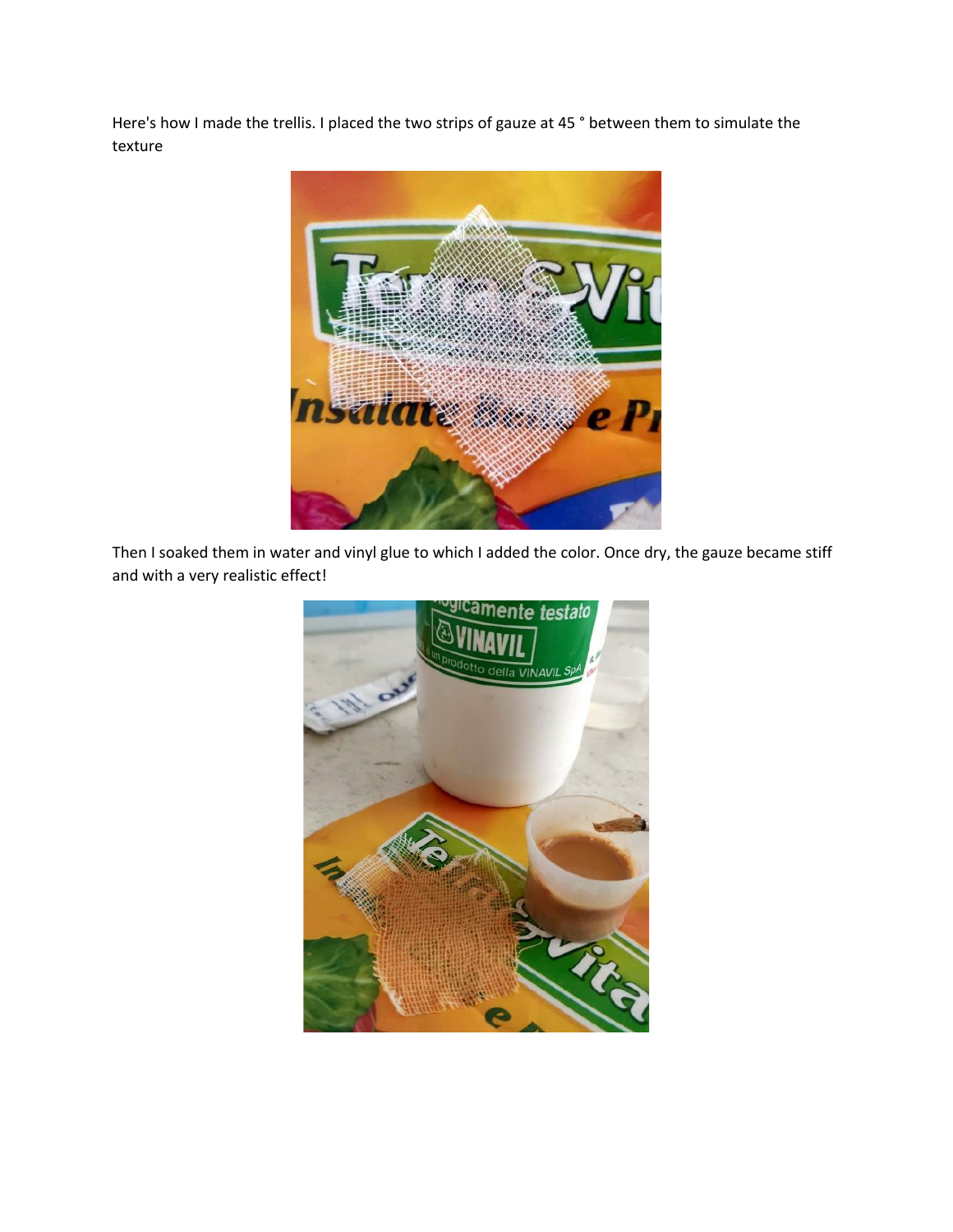Another detail of the divider is the spotlight positioned right on the top of the trellis. To make it, I heated the rounded head of a nail with which I deformed a piece of plastic (I had a medicine blister in my hands). As you can see in the photo, I made several tests and then chose the best piece.



At this point there is everything I need to finish the partition.



Using the aluminum of the coffee package, which I found easy to work with, with the right thickness and a realistic color, I made the metal frame of the window.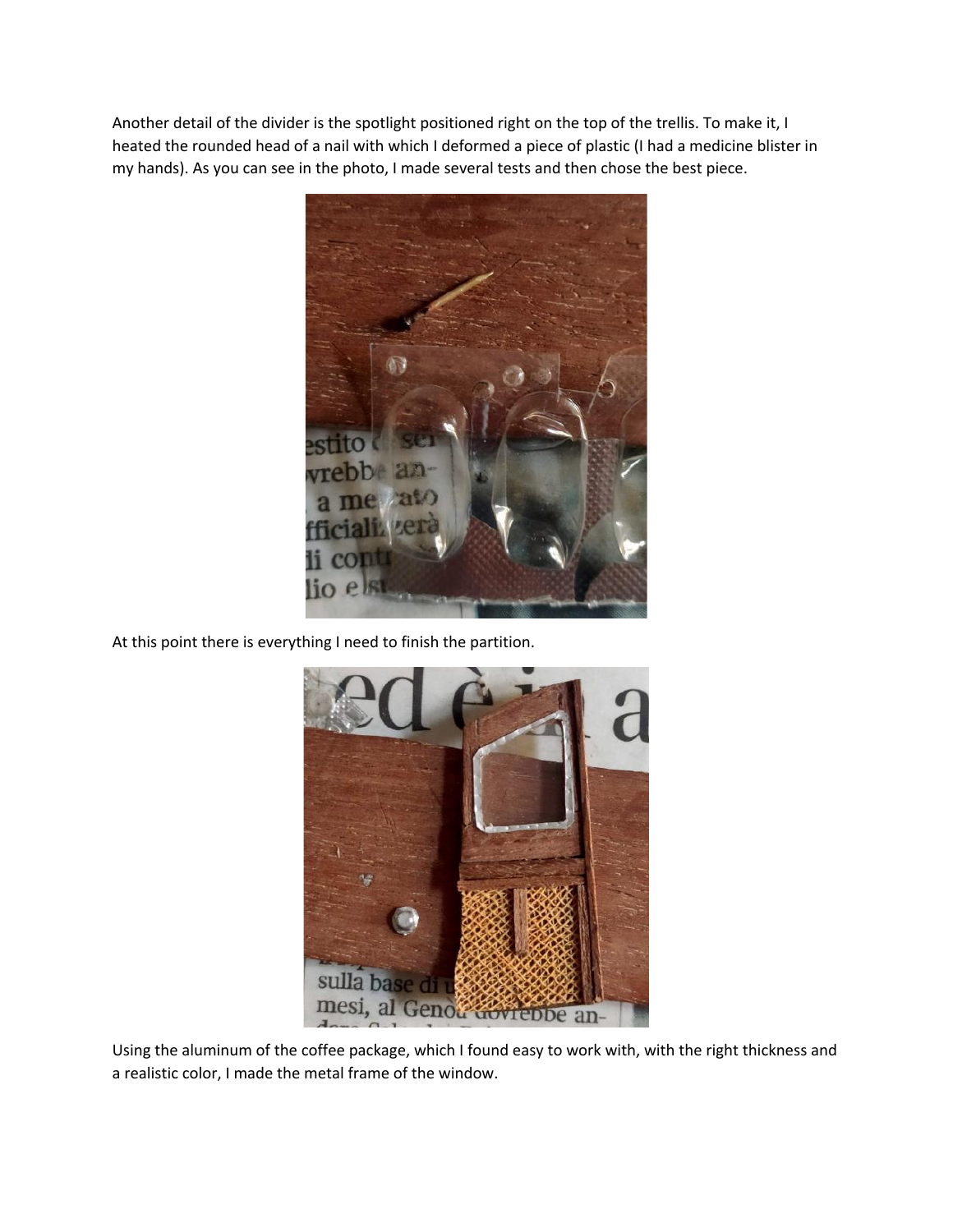I cut the gauze-trellis to size and glued it, then inserted the strips that frame it. Finally, with the chrome Molotow marker, I finished the spotlight.



The partition is completed. A wash with white spirit and a pass of linseed oil and this is the final result, which satisfies me a lot.